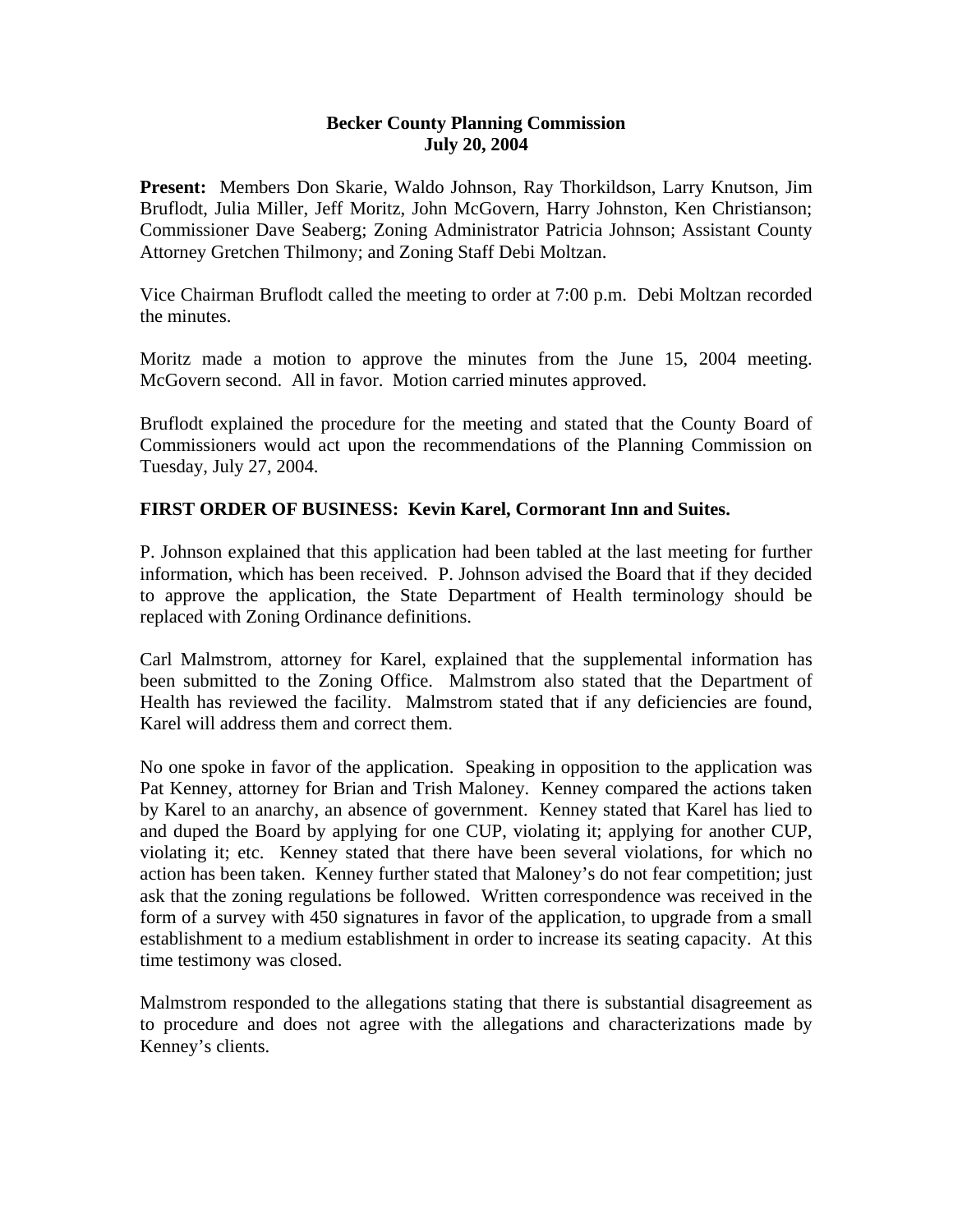Knutson stated that much of the testimony in opposition does not apply to the application before the Board. Moritz stated that he visited the facility on July  $17<sup>th</sup>$ , at which time there were 55 chairs and two recliners and asked whether that was an issue. P. Johnson stated that that was an enforcement issue.

P. Johnson reminded the Board that the terminology on the application was Dept. of Health terminology, not zoning terminology. P. Johnson further stated that any violations would be an enforcement issue with the Zoning Office.

**Motion:** Knutson made a motion to approve a commercial use of Cormorant Inn and Suites since it was a commercial zone. Skarie second.

Christianson told Kenney that this is not an easy decision for the Board and it sounded like Kenney was zeroing in on the actions of the County Board but that this board must take action on the application before them. Kenney stated that there was a history of violations and past conduct, providing reasons for the Board to deny the application based on public policy.

Knutson stated that it was not this Board's role to send any type of a "message" to the County Board and that this Board must act on the merits of the application and for what is good for the community, not enforcement issues.

**VOTE:** A vote was taken on the above motion with everyone in favor except McGovern and Moritz. Majority in favor. Motion carried. Conditional use permit approved.

**SECOND ORDER OF BUSINESS: Pace's Lodging**. An application for approval of a preliminary plat consisting 33 lots for single family residences, 1 common lake access and 2 outlots and a change of zone from agricultural to residential for the property described as: E  $\frac{1}{2}$  of NE  $\frac{1}{4}$  Ex 21.78 Ac in SE  $\frac{1}{4}$  NE  $\frac{1}{4}$  to State & 2.19 Ac in Lot 7; Section 31, TWP 138, Range 41; Lot 1 Ex 4.99 Ac to State, Section 32, TWP 138, Range 41; All of SW ¼ NW ¼ N of Mill Pond Ex 2.60 Ac, Section 32, TWP 138, Range 41; Lake View Township. PID Numbers 19.0640.001, 19.0594.000, 19.0639.000.

Chris Heyer, surveyor, explained the application to the Board. The EAW process began two years ago and this is the revised plan. There is some discrepancy on the OHW of Mill Pond, but a precedent has been set by allowing Gilbert Beach to be platted with general development standards and not natural environment standards. Heyer stated that they have asked for clarification as to the lake classification. The three outlots will be deeded to the Pelican River Watershed for special protection districts. Outlot D will be deeded to the adjoining property. Strict covenants will be placed on the property. This plat meets the requirements of the ordinance.

No one spoke in favor of the application. Speaking in opposition to the application were:

 Hallie Larson, speaking for the lake association. Larson stated that this proposal is a result of the EAW petition, but still needs revisions to conform to the standards of a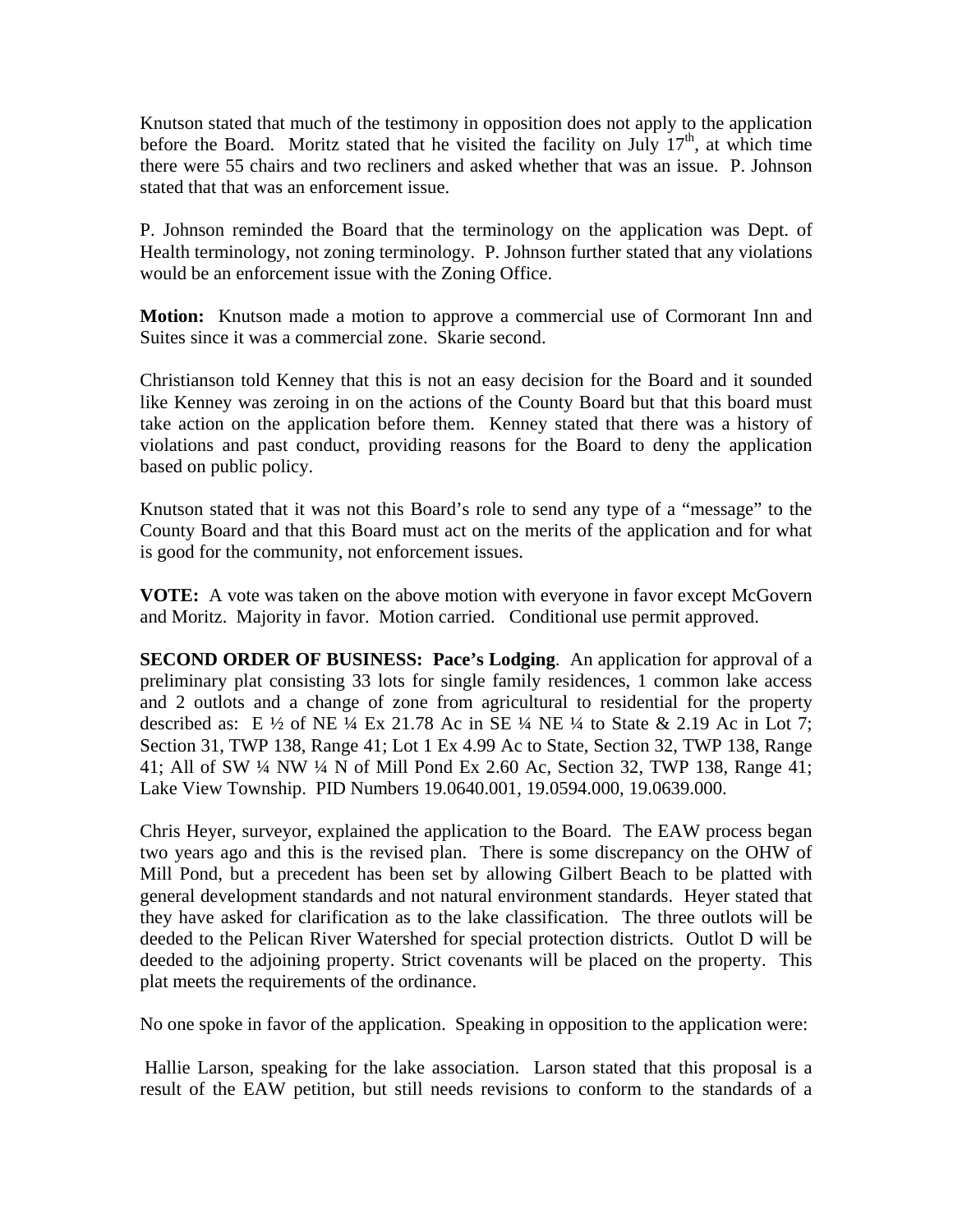natural environment lake. First the OHW of Mill Pond must be determined, just because one plat "slipped through the system" doesn't mean that this practice should continue.

Gail Hahn, Lake View Township – the TWP is opposed because the plan is not consistent with the Zoning Ordinance; with the DNR's OHW, lot sizes do not meet requirements and the plan looks more like a PUD than a residential plat. Most of the wetlands have been under water until the last  $5 - 6$  years.

Henry Van Offelen – Paces are after maximum density, progress has been made, but there is room for fine-tuning. The OHW of Mill Pond needs to be established.

Terra Guetter, Pelican River Watershed – The OHW clarified in the EAW was that along the lakeshore of Lake Melissa, not Mill Pond. Mill Pond's OHW was never addressed and can only be set by the DNR. This information is needed before a final determination can be made. If Gilbert Beach was an oversight, it happened two years ago and was not of this magnitude.

Written correspondence was received from:

Bob Merritt, DNR – letter defining the estimated OHW of Mill Pond and showing the boundaries of this 1000 ft mark.

Hallie Larson, Lake Association – concern with the discrepancy on the OHW of Mill Pond.

COLA – plat does not meet criteria of the natural environment lake as defined by DNR Terra Guetter, Pelican River Watershed – OHW issue should be resolved before

productive discussion can be done on the plat.

Neal Blanchett, Larkin – Hoffman Attorneys – precedent has been set with Gilbert Beach,

EAW did not address the OHW of Mill Pond, MN law does not allow gatekeeper or pre-process to determine pocket denial, plat approval should continue.

Henry Van Offelen – concerns, which he stated in his prior testimony.

Signed statement with 100 signatures against the application.

Written correspondence was also received from Hallie Larson, which included

background material and Lake Association's memo.

At this time testimony was closed.

Discussion was held regarding the EAW, the different proposals, the current proposal as a result of the EAW, and the OHW.

Christianson asked Hahn if she was speaking for herself or for the Township. Hahn stated that she was speaking as a representative of the Township. Christianson questioned if the plat was from the DNR's estimation. Heyer stated that the photography outlining the river was used. Christianson questioned what the elevation difference would be. Heyer felt it would be inches. Heyer stated that they have went back and forth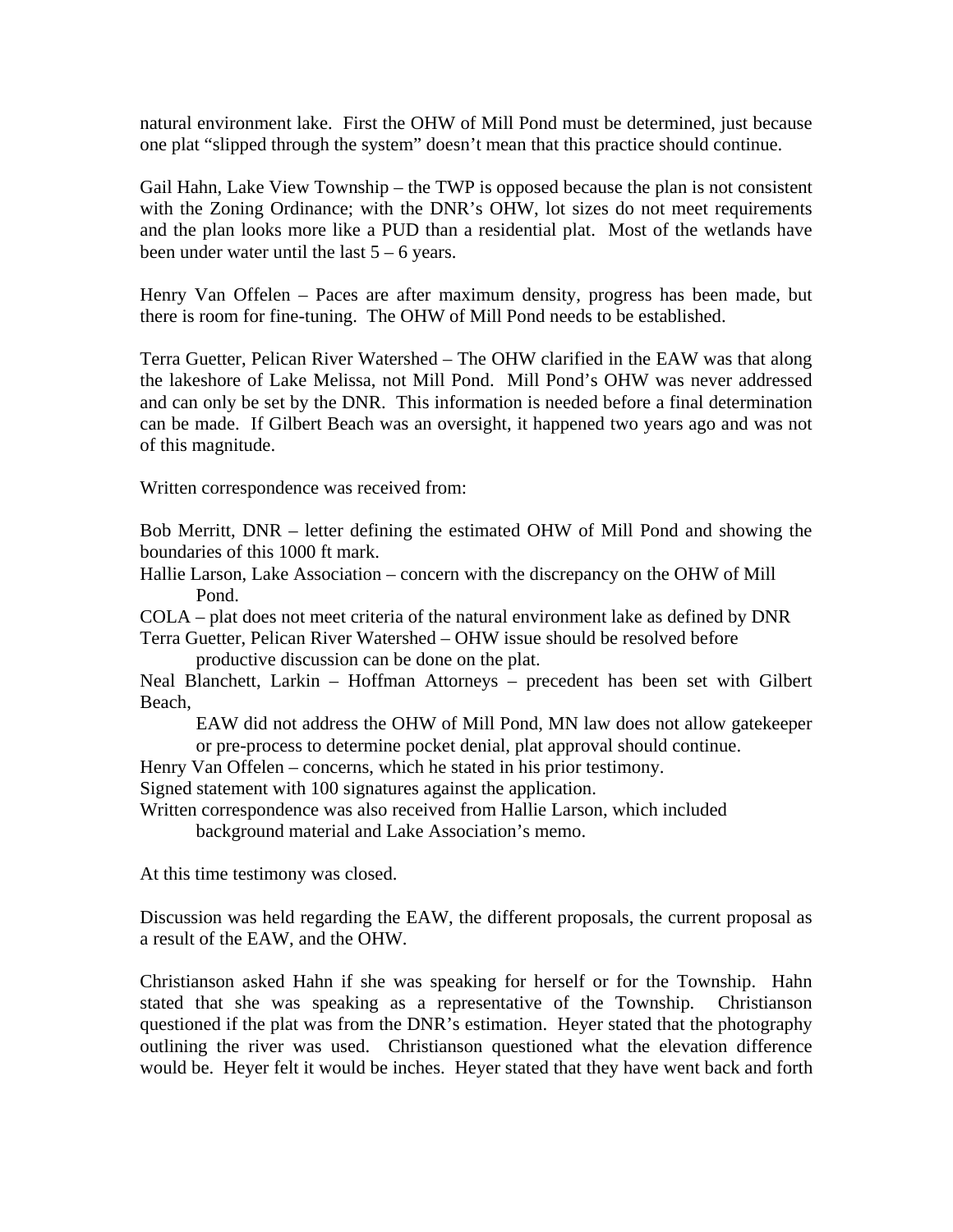with the DNR on this issue because an elevation was not set, the DNR just worked off the vegetation and Mill Pond was a lake created by a dam.

Moritz felt that the DNR should be contacted to set the OHW. P. Johnson stated that the time had to be watched for the 60-day rule. Knutson questioned what part of the plat was not in compliance with the natural environment standards. P. Johnson stated that Lots 5, 6 & 7, Block 2 and Lots  $1 - 5$ , Block 1 would not comply.

Skarie questioned why the OHW of Mill Pond was not addressed in the EAW. Guetter stated, that during this process, emphasis was placed on the wetlands along the shoreline of Lake Melissa. There was not enough emphasis placed on Mill Lake. Merritt's map was presented after the preliminary plat was submitted.

Moritz stated that the OHW is a critical component in this matter. If the OHW is different, the Board could be approving something that is noncompliant. The DNR should be contacted to set an official OHW. It's too bad that this was not brought up sooner, but it does need to be addressed now. It would be best to have the applicant table the issue to allow the study and have time to review that information. Knutson stated that he would like to see the OHW set. Johnston questioned how long this would take. P. Johnson stated that there is only one survey crew in the State that would do this and it could take a minimum of three months. Heyer stated that the project would be delayed one year.

Christianson questioned Thilmony as to what the options of the Board were. Thilmony stated that the 60-day rule clock is running so the Board would have to either approve or deny.

Neal Blanchett stated that a precedent has already been set on Gilbert Beach. There are three different water bodies in question with three different regulations. This should have been addressed in the EAW. Paces would like to move forward with the project, they have already been working on this for two years.

Mark Payne stated that Lots 5, 6  $\&$  7, Block 2 have already been readjusted to meet the concerns of the EAW. Jason Kirwin stated that he worked on the EAW and that looking at aquatic vegetation and making a determination for the OHW is ok for lake, but not a lake with a river running through it.

Further discussion was held regarding clarification of the OHW, lots that would be affected by a change in the OHW, and boundaries. Johnston felt that the lots directly on Lake Melissa should be developed as general development standards and the rest as natural environment standards.

P. Johnson reminded the Board that they must act on the application that is before them. Either action would require findings.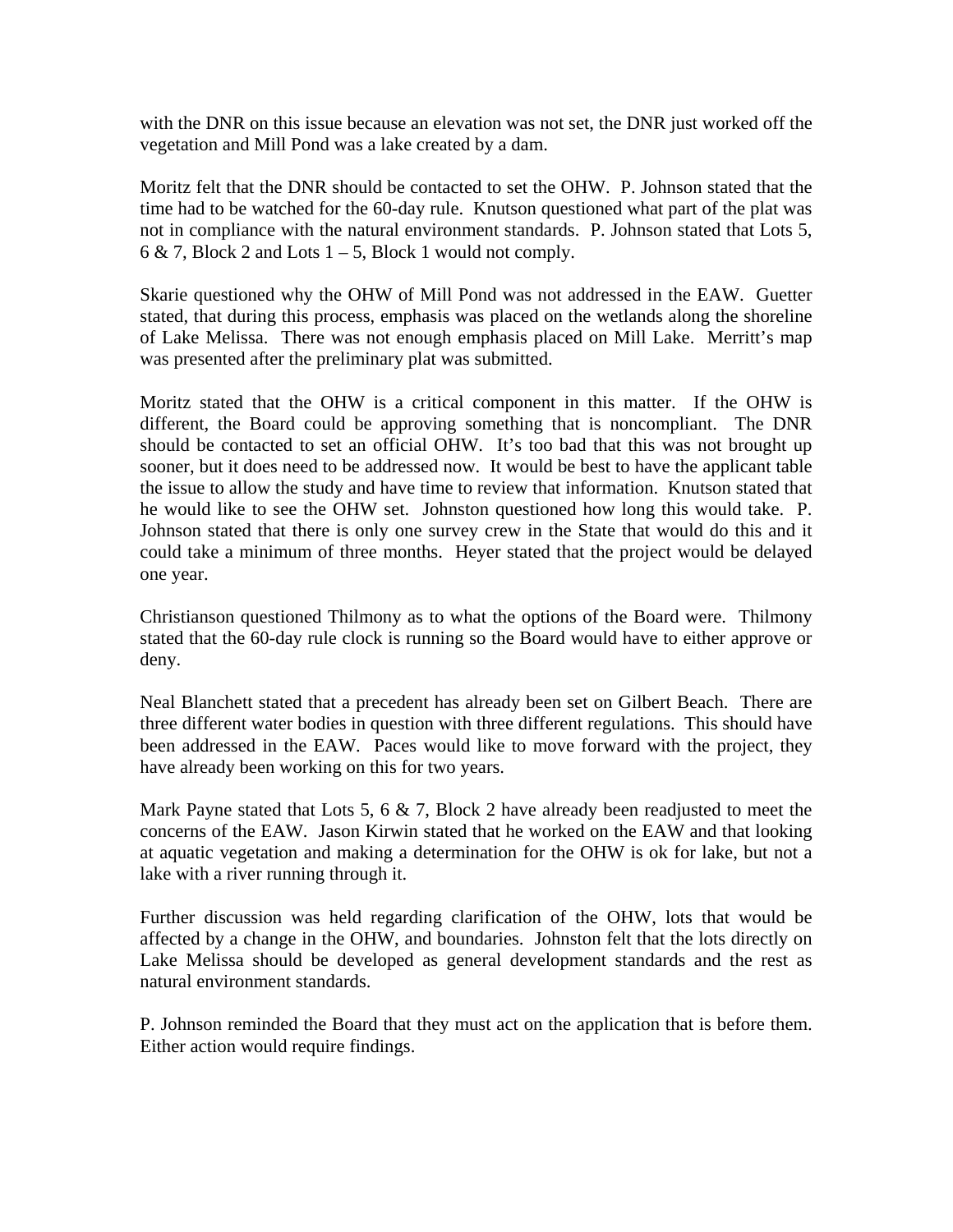Moritz stated that this process has been a long one for Paces, but it does go with the territory. The OHW is important information and needs to be determined by the appropriate people.

**Motion:** Christianson made a motion to approve a change of zone from agricultural to residential and approve the preliminary plat based on the fact that the development meets the criteria of the Ordinance with the stipulation that once the OHW has been established, the plat be amended to reflect the OHW. W. Johnson second.

Knutson questioned what that met. P. Johnson stated that this would give approval for Paces to go ahead with the road construction and reconfigure any necessary lots after the OHW determination.

**VOTE:** Everyone voted in favor of the motion except Miller, McGovern and Moritz. Majority in favor. Motion carried. Change of Zone and preliminary plat approved.

**THIRD ORDER OF BUSINESS: Kip Moore.** An application for a change of zone from agricultural to residential and approval of a certificate of survey to allow three tracts of land for the property described as: Pt of Govt Lot 6; Section 18, TWP 138, Range 42; Lake Eunice Township. PID Number 17.0197.001.

Moore explained the application to the Board. A similar proposal was presented in May, which he withdrew from the Hearing. The parcel would be divided into a one-acre tract in the North, a one-acre tract in the South and the balance in one tract in the middle. There has been concern about accessibility to the main lake, but the depth of the pond is 12 feet. This is a certificate of survey and not a plat.

Christianson questioned if Moore owned other land. Moore stated that everything he owns is on this survey. Moore further stated that there are already three docks on this pond, so an additional dock would not be something new.

Speaking in favor of the application was Scott Walz, surveyor. Walz stated that when the survey was done, the water was 2 ft below the OHW and the channel was still navigable.

Speaking in opposition to the application were:

Paula Stomstad – concerned about the wildlife and wants to protect the bay.

Written correspondence was received from:

- David Barsness, DNR stated a stipulation that subdivision at this site should not use the pond for mooring, but have access to Big Cormorant Lake.
- Jay Carlson, Attorney for Cormorant Lakes Watershed approves of the two lots on Big Cormorant, but does not approve of the one lot on the bay.
- Randy  $&$  Cindy Beckett opposed to the lot on the bay

At this time, testimony was closed.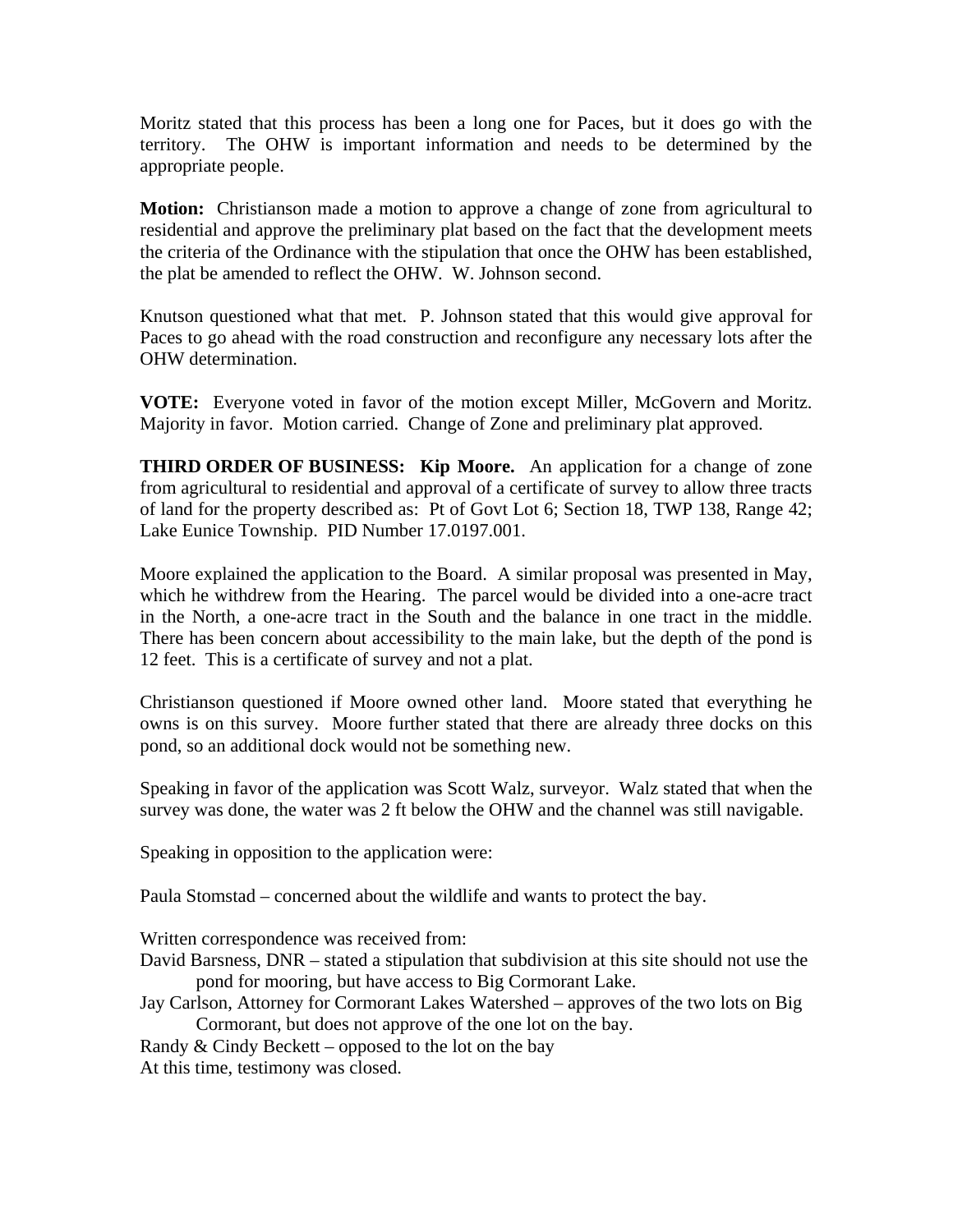Christianson asked Moritz to explain the Watershed's position on the proposal a little more in detail. Moritz further explained. Johnston stated that the bay has natural environment characteristics and lots on the bay should meet natural environment standards. Moritz stated that the tract on the bay should be treated as a nonriparian lot and should be given an easement access Big Cormorant Lake.

Further discussion was held regarding lake access, bay access, and size of lots. Moritz referred to Section 1 Subdivision 8 and stated that Tract C does not meet this test.

**Motion:** Moritz made a motion to deny the change of zone from agricultural to residential and to deny approval on the certificate of survey based on the fact that Tract C does not meet the criteria in Section 1, Subdivision 8 of the Becker County Subdivision Ordinance. Thorkildson second.

Further discussion was held regarding lot size, other lots on the bay and when they were platted, change in regulations and the application before them.

**Vote:** Everyone voted in favor of the motion except W. Johnson, Christianson and Seaberg. Majority in favor. Motion carried. Application denied.

**FOURTH ORDER OF BUSINESS: Dick Lesage.** An application for a change of zone from agricultural and preliminary plat consisting of four lots for the property described as: Pt W ½ SW ¼; Section 20, TWP 141, Range 38; Round Lake Township. PID Number 25.0074.000.

Lesage explained the application to the Board. The area to be platted is a remnant of a tract further to the south and is not connected. There would be two riparian lots and two nonriparian lots.

Johnston questioned how the owners would access the lake with the presence of the bluff. Lesage stated that steps could be constructed. Moritz questioned how far the public access was from this location. Lesage stated there was no public access; most people launch their boats at the resort.

Speaking in favor of the application was Scott Walz, surveyor. No one spoke against the application. Written correspondence was received Brad Grant, Soil & Water Conservation with concerns about any wetlands in the area. At this time, testimony was closed.

Further discussion was held regarding the lot size, access, location and access.

**Motion:** Johnston made a motion to approve the change of zone and preliminary plat based on the fact that it meets the criteria of the Zoning Ordinance and Subdivision Ordinance. Miller second.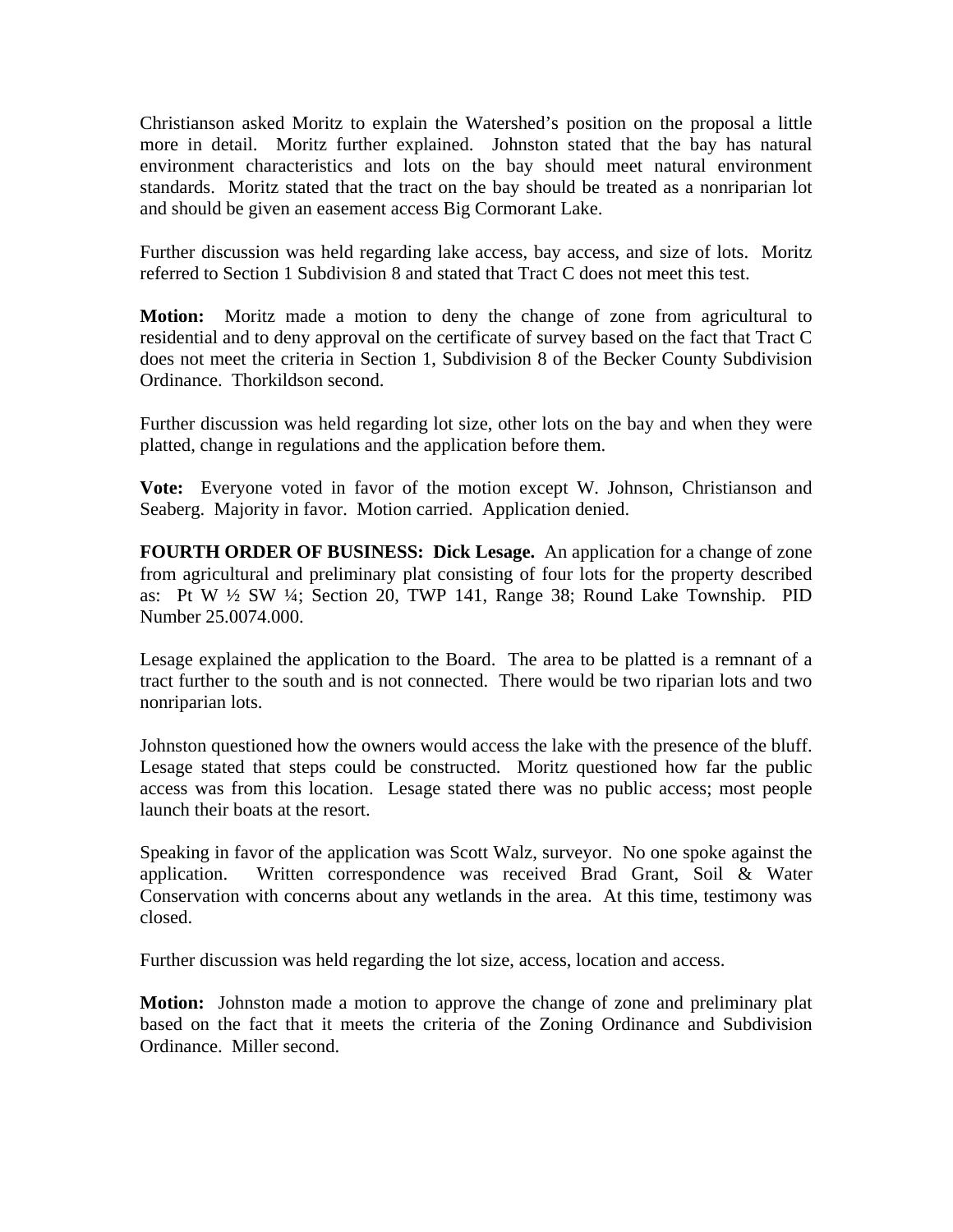Moritz made a comment that the next ordinance revision should address the buildable area of a lot. These lots have a triangular area, which comes to a point, which nothing can be built in that area although it counts as buildable area.

**Vote:** All in favor. Motion carried. Change of zone and preliminary plat approved.

**FIFTH ORDER OF BUSINESS: Harold Trimmer.** Requests a change of zone from agricultural to residential and approval of a certificate of survey for two tracts of land for the property described as: Pt of Govt Lot 5; section 7, TWP 139, Range 42; Audubon Township. PID Number 02.0040.001.

Trimmer explained the application to the Board. Trimmer would like to build a new home and the lot would be split into two parcels. Both parcels meet the criteria of a natural environment lake.

Jean Roen questioned if the Audubon Township has approved this plan and is concerned about the lake. Bruflodt stated that the Audubon Township has been notified but does not have zoning regulations for approval.

McGovern questioned the size of the lots. Jonathon Anderson, surveyor, stated that the lots meet the criteria for lot area, buildable area and septic requirements.

No one spoke in favor of the application. No one spoke against the application. There was no written correspondence either for or against the application. At this time, testimony was closed.

Further discussion was held regarding the lot size, buildable area and septic requirements. Skarie questioned what the buildable area of a lot must be. P. Johnson stated that each lot must have 2,000 sq ft of buildable area. Moritz stated that the buildable area on these lots would accommodate a house 30 ft by 100 ft in sizes.

**Motion:** Christianson made a motion to approve the change of zone from agricultural to residential and approval of a certificate of survey for two tracts of land based on the fact that the request meets the criteria of the Zoning Ordinance and Subdivision Ordinance. Seaberg second. All in favor. Motion carried. Change of zone and certificate of survey approved.

**SIXTH ORDER OF BUSINESS: Winton Johnson.** This application was removed from the agenda due to the receipt of an EAW Citizen's Petition.

**SEVENTH ORDER OF BUSINESS: Warren Eide.** Request an application for an after the fact conditional use permit to allow a retaining wall to remain on the property described as: Lot 4, Holiday Beach; Section 22, TWP 138, Range 43; Cormorant Township. PID Number 06.0805.000.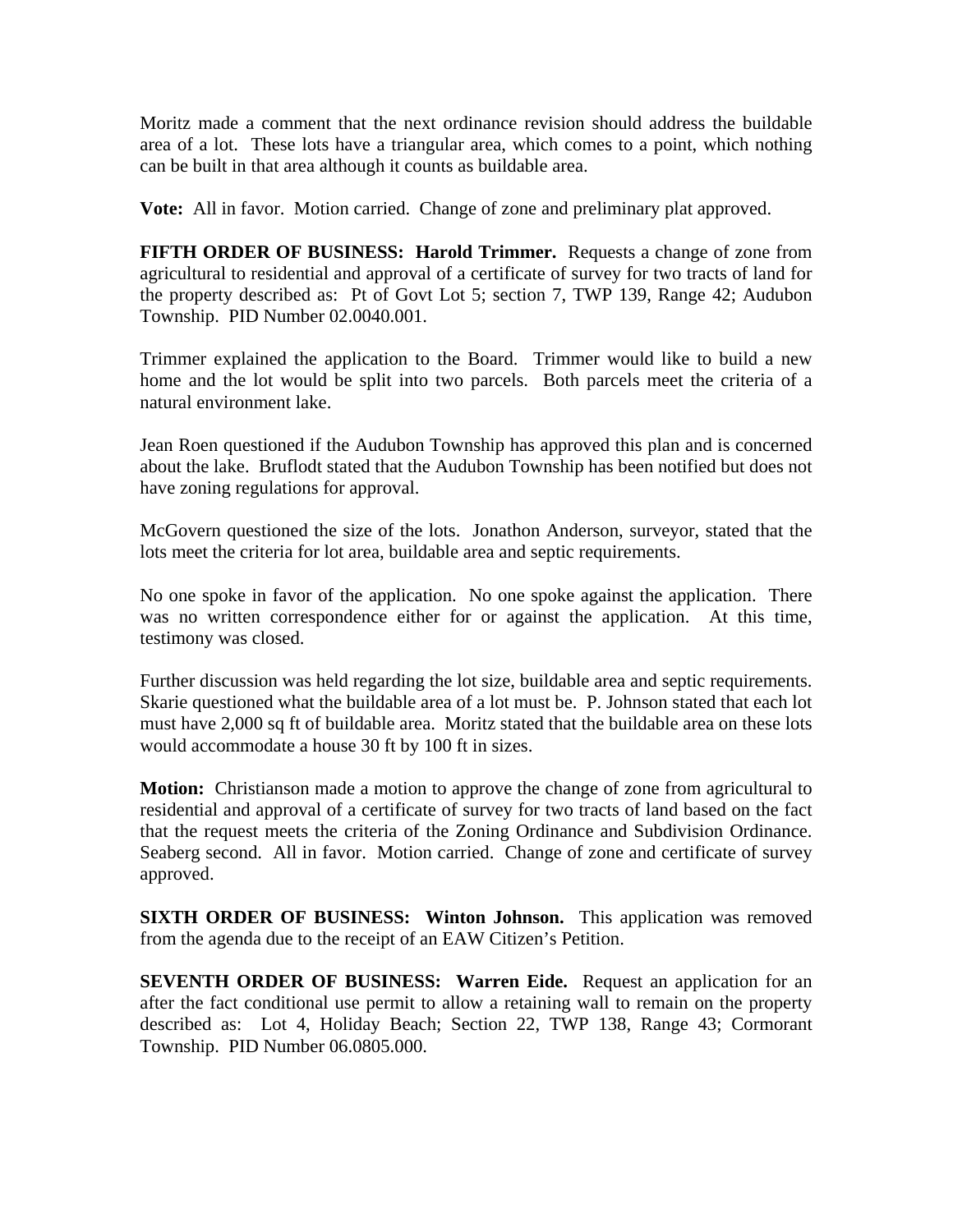Eide explained the application to the Board. A retaining wall was constructed to keep a tree from falling into the lake. They did not know they needed a permit. They were contacted that the wall was in violation and contacted a landscape architect, who submitted a letter to the Zoning Office. They thought the issue had been resolved until they applied for a site permit to replace their storage shed. They have been assured that the wall has been constructed in a manner that it will stay in place. The bank was unsafe before it was stabilized.

Bruflodt questioned when the work was done. Eide stated that the work was done two years ago. Eide further stated that the Cormorant Township Board did not have a problem with the wall. Christianson questioned who constructed the wall. Eide stated he constructed most of the wall but a landscape architect approved it.

Speaking in favor of the application was Jody Beaudine, Cormorant Lakes Watershed stating they did not have an issue with the wall but had an issue with the material that the wall was constructed of. No one spoke against the application. Written correspondence was received from Joe Lightowler, President of Big Cormorant Lake Association, concerned about the railroad ties in the water. At this time, testimony was closed.

Further discussion was held. McGovern questioned if there was any comment from the DNR. P. Johnson stated that there were no comments from the DNR. Moritz stated that Bob Merritt was on vacation because the Watershed tried to contact the DNR for a list a suggest materials for retaining walls. Johnston felt that the application should be acted upon and if the DNR wants to furnish more information and materials list, that information would be applied to future applications. W. Johnson stated that the Board did not have any information that stated they could not approve a railroad tie wall.

**Motion:** W. Johnson made a motion to approve a conditional use permit to allow an after the fact retaining wall based on the fact that it does meet the criteria of Section 12 and that there is no documentation that prohibits railroad tie walls. Seaberg second. All in favor except Moritz and McGovern. Majority in favor. Motion carried. Conditional use permit for an after the fact retaining wall approved.

**EIGHTH ORDER OF BUSINESS: Eugene Doyle.** Request a conditional use permit to repair an existing retaining wall for the property described as: Pt of Govt Lot 3; Section 26, TWP 138, Range 42; Lake Eunice Township. PID Number 17.0712.000.

Eugene Hansen explained the application to the Board. The existing failing railroad tie wall will be removed and replaced with landscape block. The wall would be approximately 2 ½ feet high.

W. Johnson questioned if the wall would be in the water. Hansen stated that the existing riprap would be in front of the wall and that the rock would protect the wall from wave action. Moritz questioned the retention area. Hansen stated that the retention area would be 4 to 6 inches deep and slope from the block toward the house. Bruflodt questioned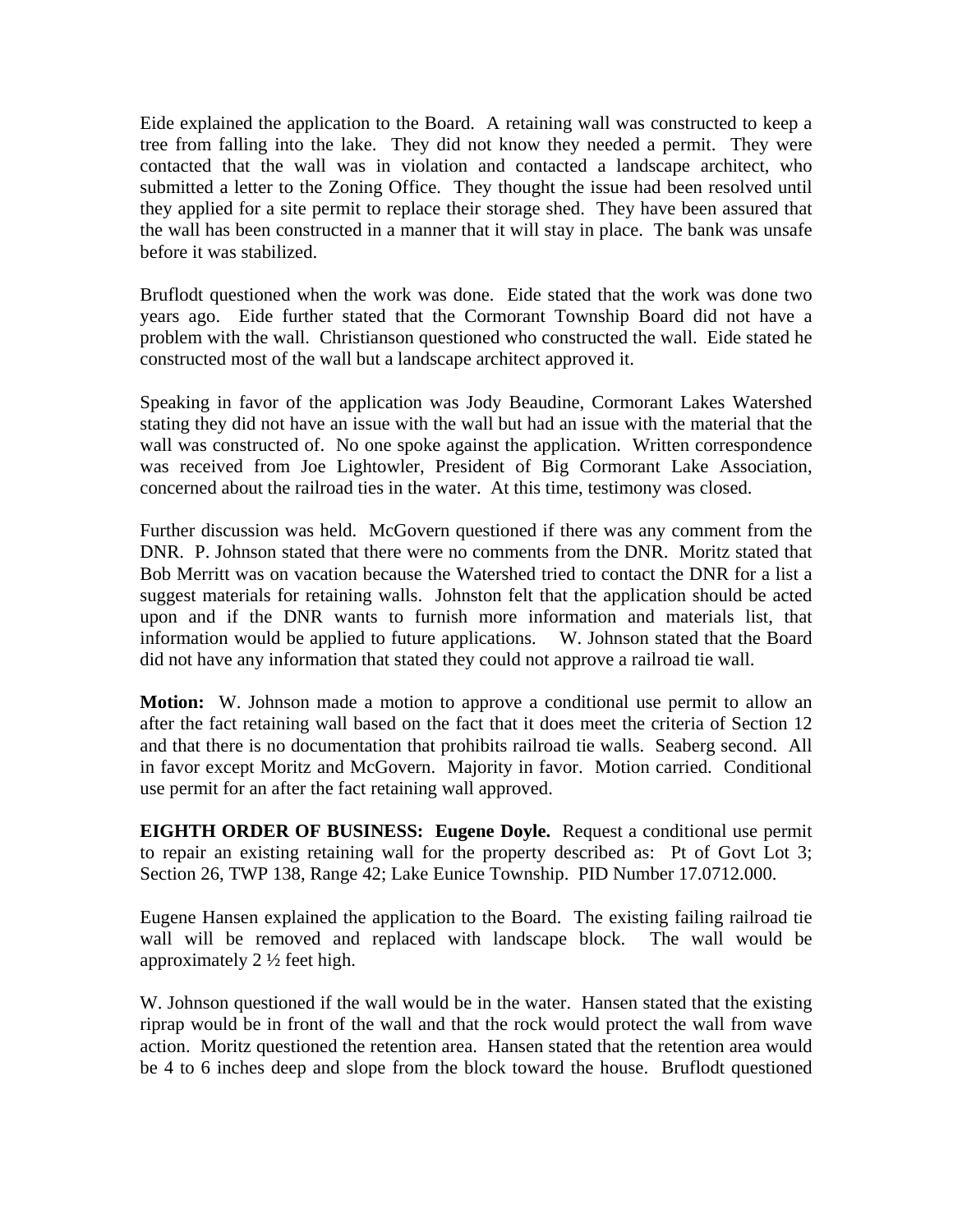why the entire area will not be rip rapped. Hansen stated that the landowner wanted to replace the existing wall with another wall.

No one spoke in favor of the application. No one spoke against the application. There was no written correspondence either for or against the application. At this time, testimony was closed.

Further discussion was held regarding the condition of the existing wall, the riprap and erosion of the bank.

**Motion:** Johnston made a motion to approve a conditional use permit to allow the replacement of the existing retaining wall based on the fact that the application meets the criteria of the Ordinance and that the new wall will replace an existing deteriorating wall. McGovern second. All in favor. Motion carried. Conditional use permit for a retaining wall approved.

**NINTH ORDER OF BUSINESS: Seaberg/Seeley (Taylor Investments)** An application for a change of zone from agricultural to residential and preliminary plat consisting of 13 lots for the property described as: Pt of Govt Lots 1  $\&$  2; Section 23, TWP 139, Range 39; Height of Land Township. PID Number 15.0217.000.

Terry Freeman, surveyor, explained the application to the Board. This proposal is a revision from the first submittal, when there was a concern about the wetlands along the shoreline. An estimated OHW was determined to be at the edge of the wetlands, which may be a high estimation. Outlot B would be attached to Lot 11. The proposal meets the requirements of the Ordinance.

No one spoke in favor of the application. Speaking in opposition to the application was: Bruce Speer - concerned with traffic issues and wetland issues

- Bill Purdy, COLA Representative Lots 8 11 should be treated as nonriparian lots and an access lot should be set aside for these lots with a minimum of 150 feet of frontage. This lake may be recreational development, but the characteristics of this bay are natural environment. Secchi disc readings have increased due to the efforts of the lake association and residents.
- Dennis Hilgers lake currently has two campgrounds; this proposal looks like a resort, not like the development to the south, conservation easement has not been granted to the DNR; there needs to be a parking area for the lake accesses; and has questions as to what happens to the easement across this land for the owners of Sunset Beach
- Jerry Mott concerned that he would be forced to give an easement to Outlot B and suggested that Outlot B be deeded over to the DNR.
- Steve Hilgers concerned about the access to Sunset Beach
- Purdy Taylor is not new to development and should have addressed these problems before submittal.
- Written correspondence was received from:

Soil & Water Conservation with concerns about the wetlands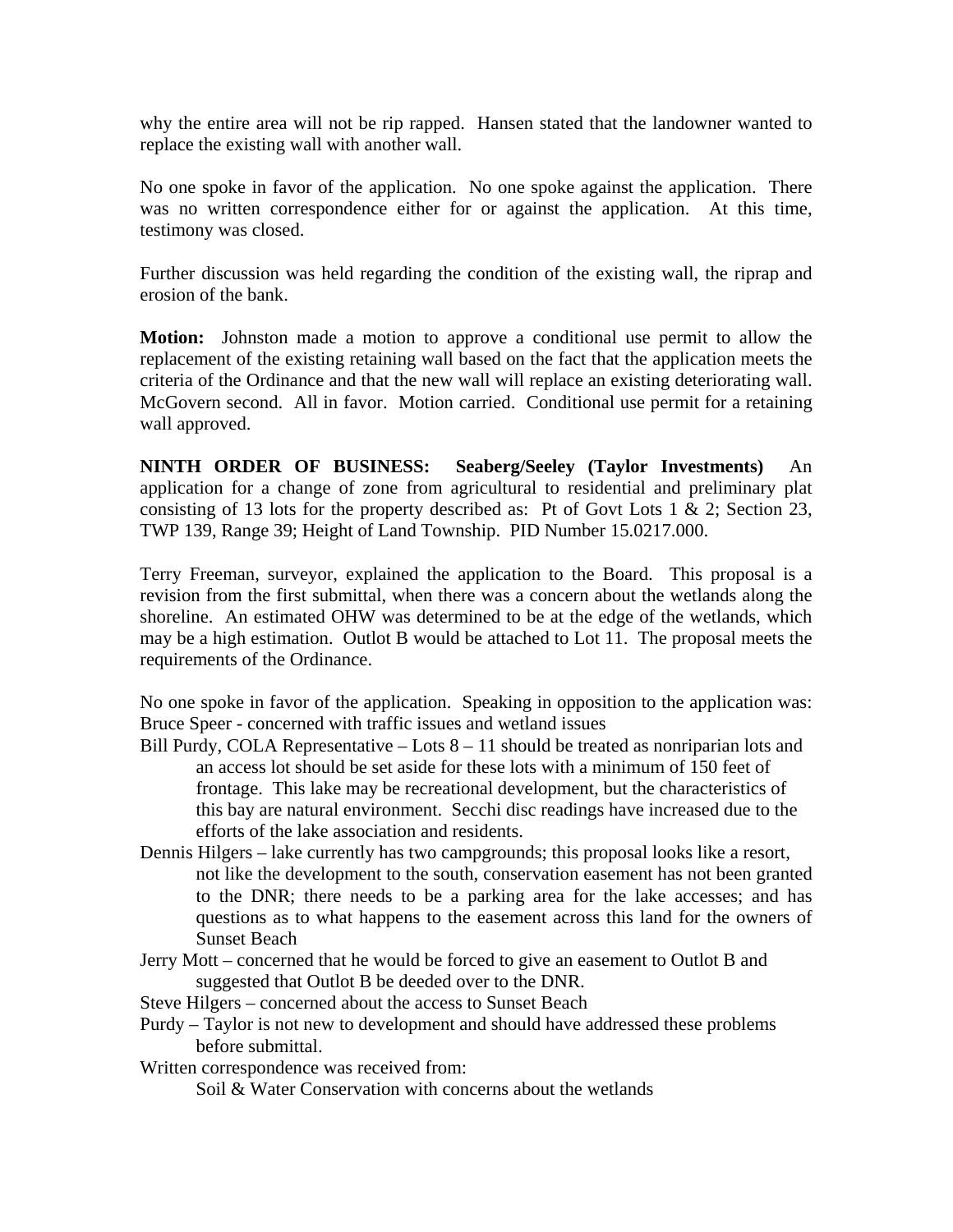DNR stating that the agreement for two docks was based on a conservation easement for the wetlands, which has not been received yet.

 Steve Blaske concerned with the negative impact the development would have on the lake.

At this time testimony was closed.

Freeman stated that he did not remember that there was a contingency placed on the second docking system. Dave Dingman stated that a conservation easement could be done for the wetlands. Freeman stated that a parking area was not needed but everyone could walk to the lake easement. The road plan goes to the edge of their property. Outlot B cannot be excluded from the place. If it were, an easement could be forced. The DNR did not request one lot for a controlled access, just a shared dock.

Christianson stated that applications are thrown at this group with not much time to act on them. Christianson asked why Taylor did not fashion this plat after the one on Little Floyd Lake.

P. Johnson stated that the 60-day rule doe apply and action must be taken on the application.

Johnston felt that this was very similar to the plat on Little White Earth Lake, in which one lot was set aside for an access lot. Johnston further stated that no one will walk 500 feet with fishing equipment to get to his/her boat.

Dingman stated that revisions have already been made on the plat. The revisions addressed concerns of the DNR. Taylor has an obligation to the current property owners and is in no position to ask to table the application.

**Motion:** Christianson made a motion to deny the change of zone from agricultural to residential and deny the preliminary plat for 13 lots based on the fact that there needs to be more information on the contours of the property; concerns for the lack of parking; concerns for the number of docks; and the lack of conservation easements. Johnston second. All in favor except Seaberg, who abstained from voting.

**TENTH ORDER OF BUSINESS: Richard Swenson.** This application has been removed from the agenda due to the receipt of an EAW Citizen's Petition.

**ELEVENTH ORDER OF BUSINESS: Donald Askelson.** Request an application for a change of zone from agricultural to residential for the property described as: Pt NE ¼ NW ¼; Section 10, TWP 139, Range 43; Lake Park Township. PID Number 18.0062.000.

Jim Kaiser explained the application to the Board. This subdivision is near the City Limits of Lake Park, approximately 200 yards from the Cennex Station. The City of Lake Park acted on the preliminary plat, giving preliminary approval. There are some minor details to work out with the road and the Township.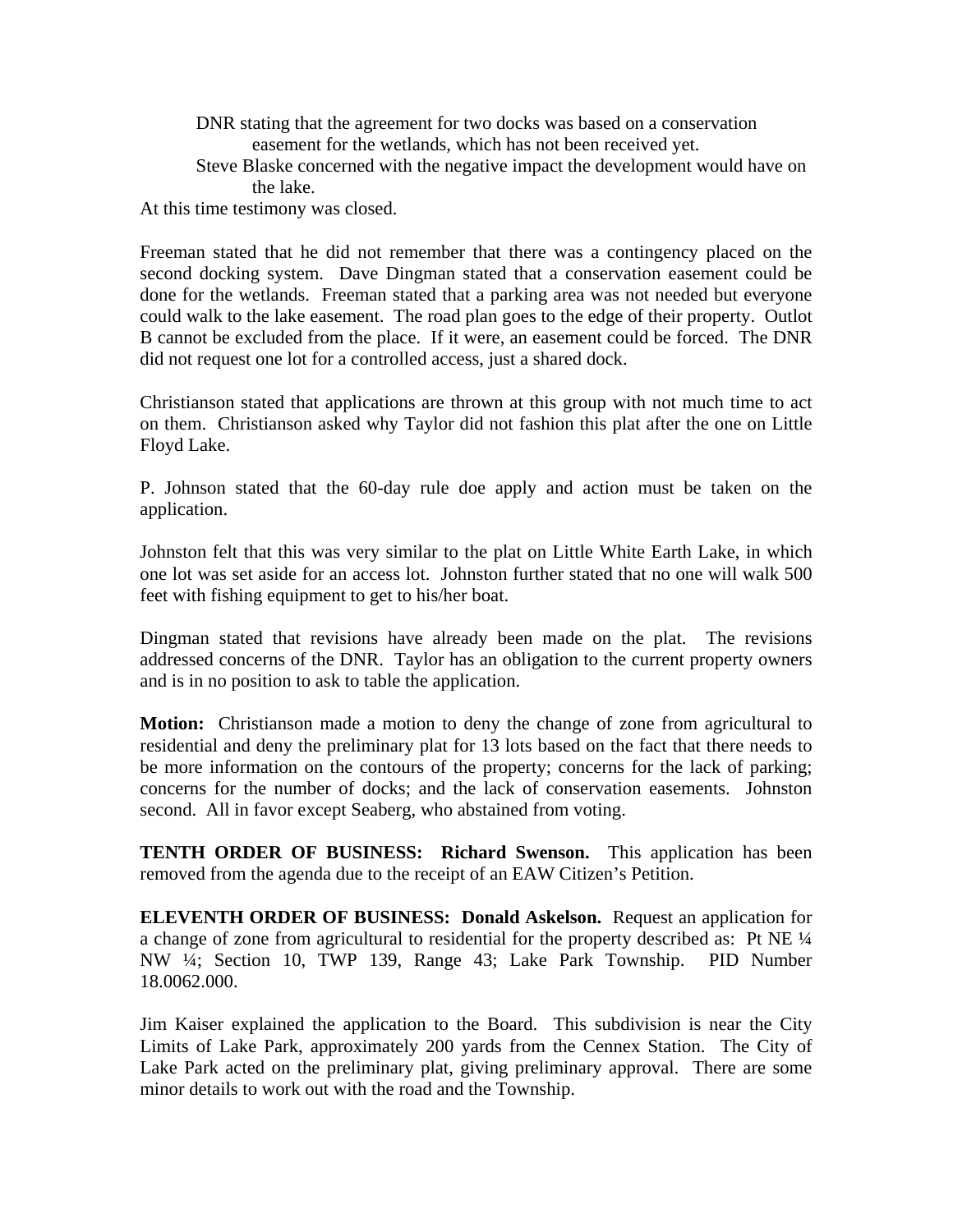Speaking in favor of the application was Scott Grande, TWP Supervisor, he was in agreement with Kaiser and stated that there was just some minor details to work out with the road.

No one spoke against the application. There was no written correspondence either for or against the application. At this time, testimony was closed.

Further discussion was held regarding the two mile territorial limits of Lake Park, the location of the plat and the surrounding community.

**Motion:** McGovern made a motion to change the zone from agricultural to residential based on the fact that it is compatible with the area, primarily the City of Lake Park. Thorkildson second. All in favor. Motion carried. Change of zone approved.

**TWELVTH ORDER OF BUSINESS: Ernest Saylor.** Request a change of zone from agricultural to residential and approval of a preliminary plat consisting of 19 lots for the property described as: Pt of Govt Lots 3, 4, 8 & 9; Section 27, TWP 139, Range 43; Lake Park Township. PID Number 18.0176.000.

Scott Walz, surveyor, explained the application to the Board. This is a revision of an earlier plat that was denied and an EAW has already been done on this property. This lake is a recreational development lake that has natural environmental characteristics. The number of lots has been reduced from 25 to 19 and lake frontage has increased to meet lake frontage of a lot on a natural environment lake. In order to utilize the road in the current location, lot area does not meet that of a natural environment lake. A soil analysis has been done to make sure the soil can accommodate septic systems.

No one spoke in favor of the application. Speaking in opposition were:

 Scott Grande, TWP Supervisor stating he is not against the application just concerned with the road because the road was built without prior permission and that the

- "old" road leading into the subdivision is not adequate for current traffic.
- Dale Binde clarified that approval was given that the township would take over the road, but has not taken it over yet; but that did not give permission to begin construction.

Matt Bjerke concerned the lots are too small to meet the natural environment qualities of the area and that the wildlife should be protected.

Written correspondence was received from Soil & Water Conservation with concerns about the wetlands; and David Aune in opposition to the application. At this time, testimony was closed.

Further discussion was held regarding the lot sizes, characteristics of the neighborhood, road and revisions on the plat. Knutson questioned what would change if the lot size was increased to 80,000 sq ft. Walz stated that either the road would have to be moved or they would loose one or two lots. Bruflodt stated that if the lot size was increased, it still would not decrease density.